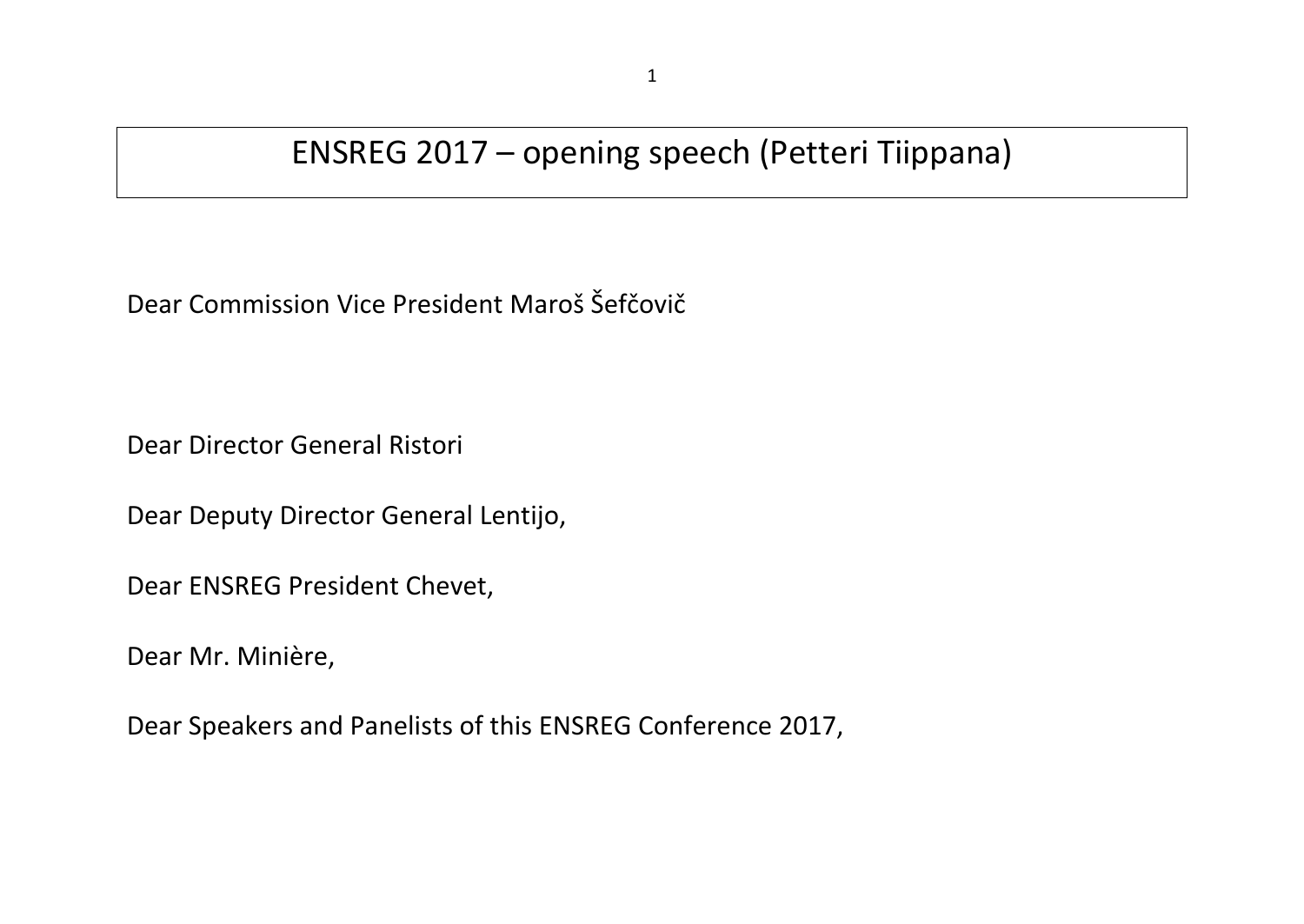Dear Participants,

Ladies and Gentlemen,

Good morning. It is a great pleasure and honor for me to welcome all of you, and to chair the 2017 ENSREG conference and its Opening Ceremony.

We have X participants attending this conference, representing several kinds of stakeholders. To me this demonstrates first the importance of nuclear safety, and secondly need for, and interest in, constructive dialogue in this sector.

Implementation of the principle of continuous improvement of safety is a key success factor for the nuclear industry, its credibility, and the rigour of its regulators. The ENSREG conference aims to support this goal by providing a forum for us to learn from each other,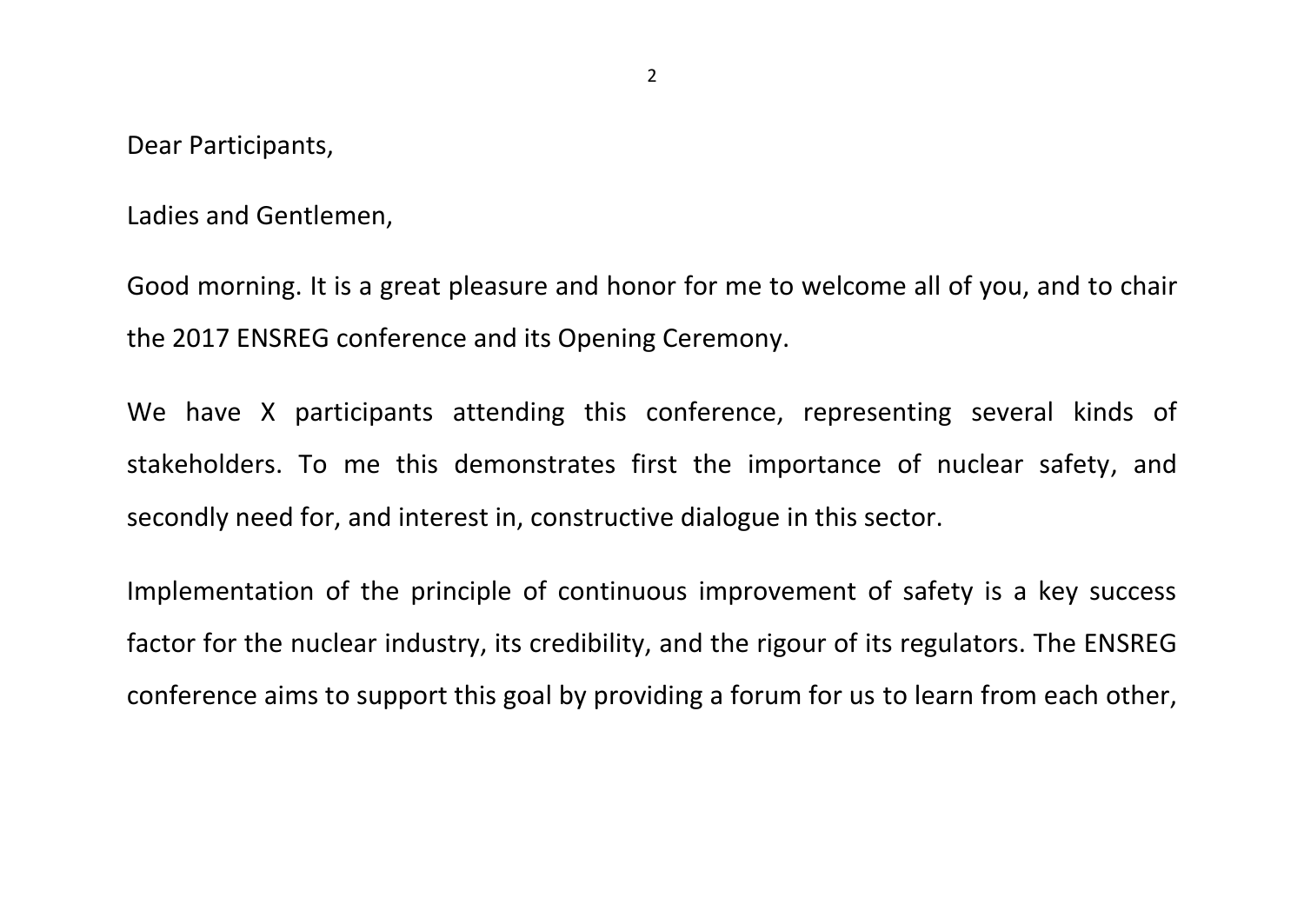to build trust among the stakeholders, and to seek safety enhancements including on the existing fleet with the ultimate goal of preventing nuclear accidents.

This ENSREG conference comprises 4 sessions which will allow us to debate important and timely issues related to Waste Management, Licensing of NPPs, Long Term Operation and Supply Chain Control, and the relation of these topics to the recently revised European nuclear safety and waste directives.

The first session is about Waste Management - a timely topic, since countries are currently implementing the Waste Directive. We expect the session to address the status of implementation of national waste management programs and plans - highlighting both challenges and successes - and provide a forum to exchange experience between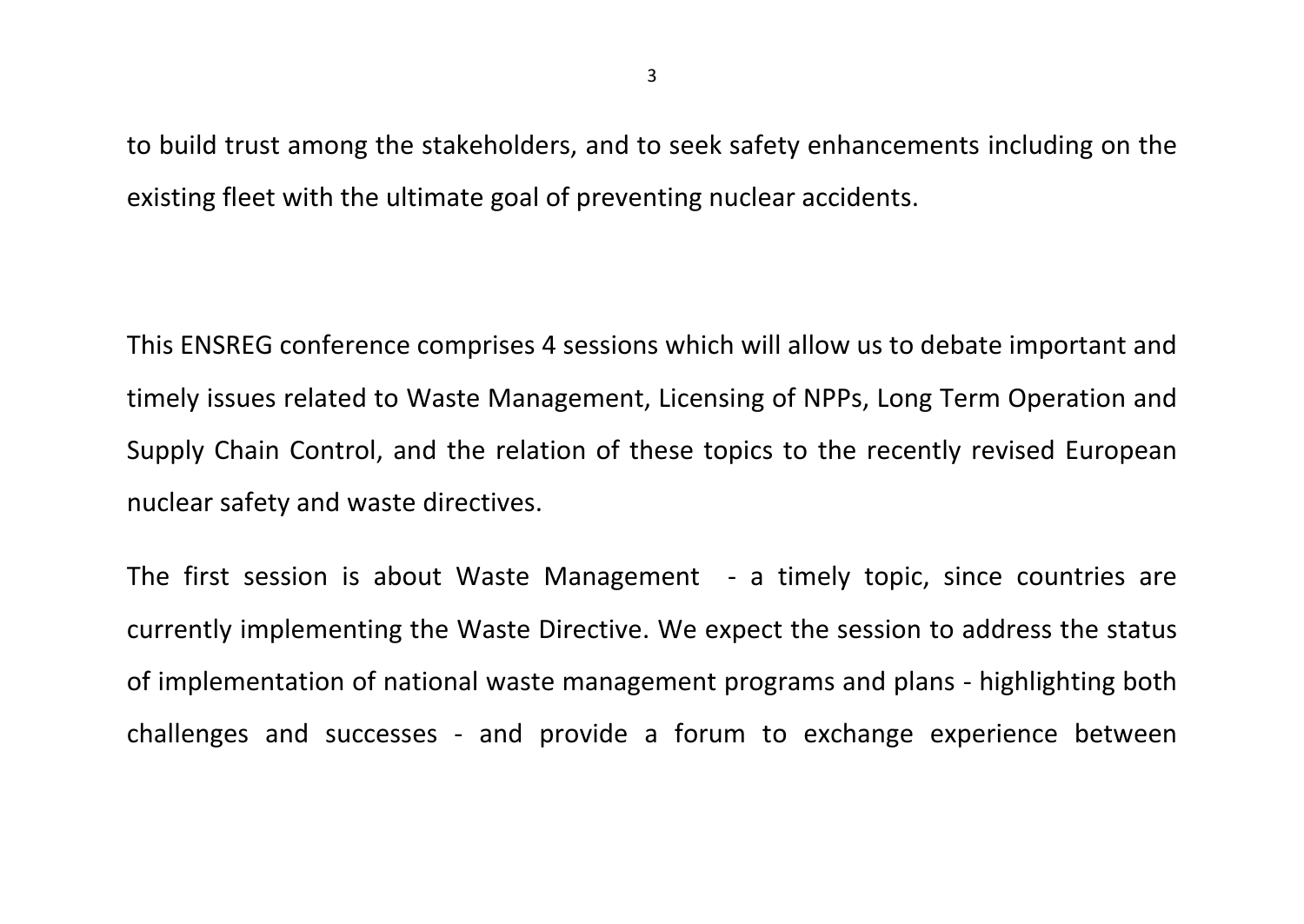stakeholders, in particular on the licensing of deep geological repositories for high level waste and related stakeholder engagement processes. Discussions here should help EU countries take a leading role in this area in the Convention on Radioactive Waste and Spent Fuel, particularly in the Convention's 6th Review meeting in 2018.

The second session discusses licensing activities and processes. We all understand that licensing processes in different steps are crucial for the licensees to demonstrate that the nuclear facility complies with safety requirements and for regulators to independently ensure the adequacy of a licensee's safety demonstration. We know that these processes and related requirements vary between different countries of the EU. The question for us here is: what are the needs and possibilities to harmonize regulatory processes and requirements among EU countries while ensuring the highest levels of nuclear safety? I expect the discussions during this session to provide guidance to the regulators and to the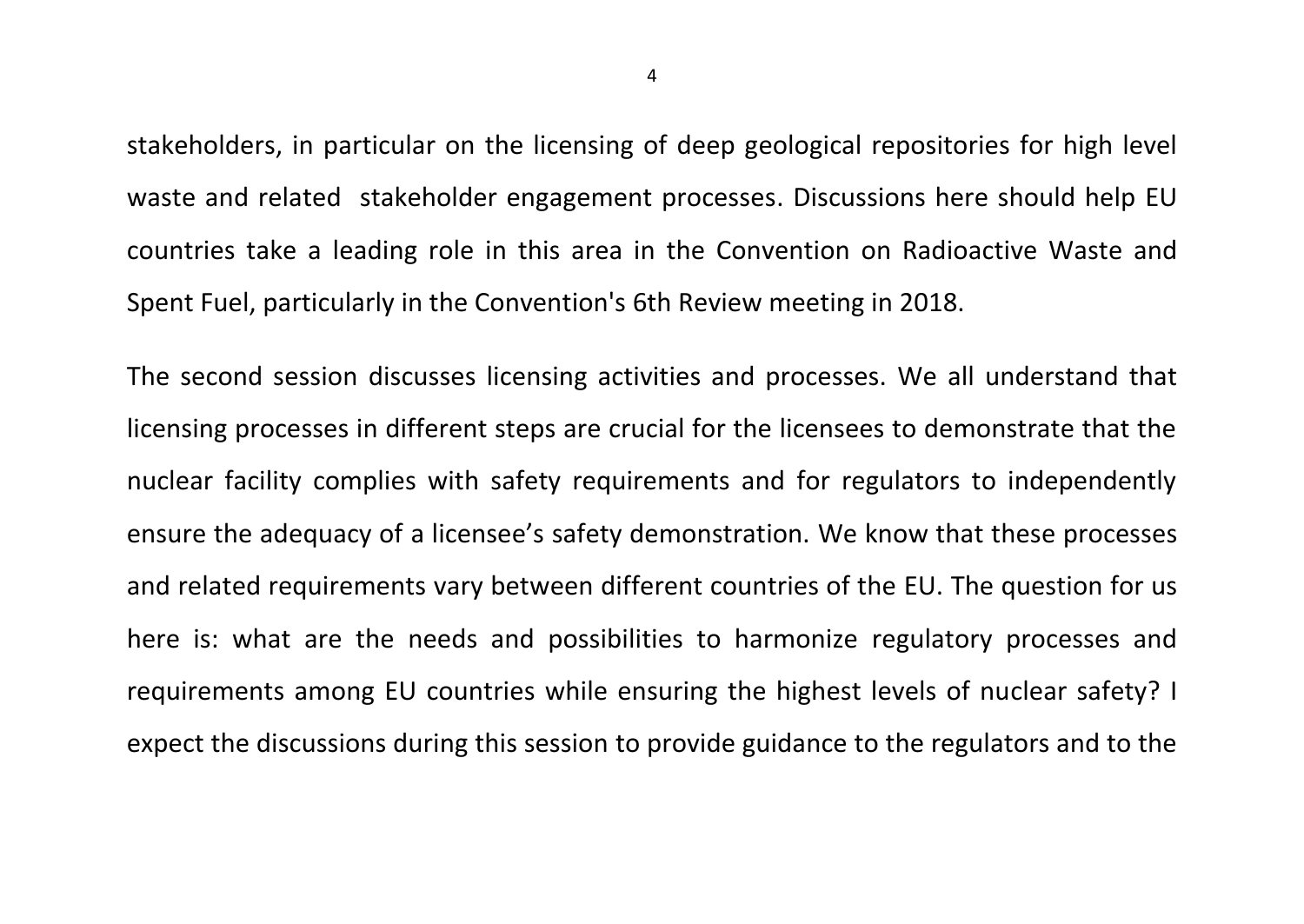industry in terms of in which areas harmonization would be most beneficial. Is it in the licensing processes, in regulatory requirements for safety, or in the codes and standards used in the nuclear sector? Therefore, highest levels of safety can reasonably be achieved in the design phase, among others, through this licensing process controlled by the regulatory bodies and including a cooperation between vendors.

The third session is dedicated to Long Term Operation (LTO), which is already underway in many EU countries. The aim of the discussions is to address major regulatory and industry challenges related to the LTO phase. This theme is again very topical, since we have just initiated the first Topical Peer Review on Ageing Management as required under the EU nuclear safety directive. The TPR will focus mostly on procedural aspects, but the exercise is supported by examples of ageing management of safety significant structures and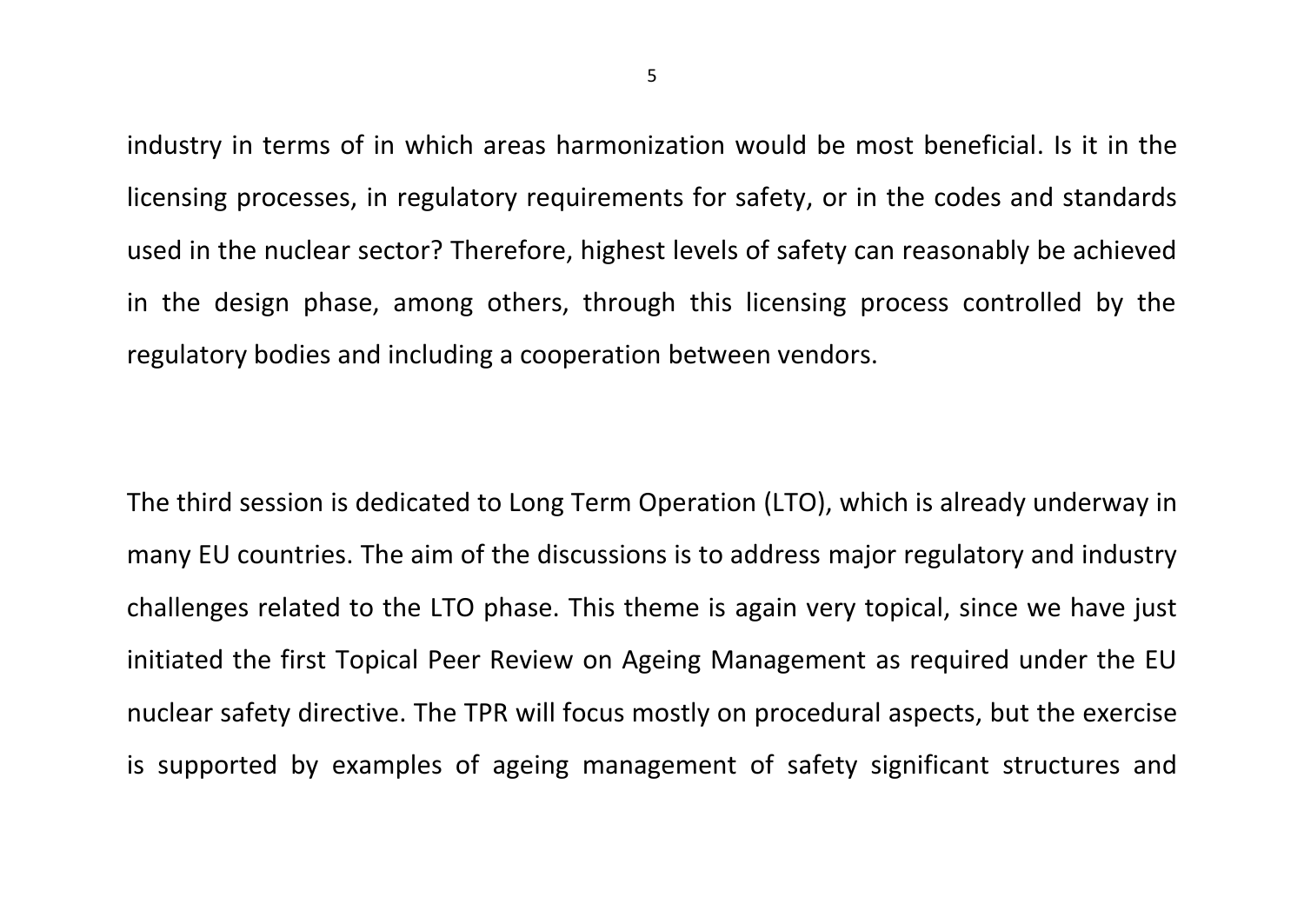components at NPPs such as containment, reactor pressure vessels, buried pipes and electrical cables. Its results will also be an important input to LTO Policy and the related action taken by the Regulatory Bodies.

The nuclear safety directive sets also a requirement for timely implementation of reasonably practicable safety improvements, which to my mind has a clear nexus to licensing and entering the LTO phase. The principles of the Vienna Declaration on Nuclear Safety address the same expectation, and  $-$  as we know - implementation of the VDNS was debated in depth at the  $7<sup>th</sup>$  Convention on Nuclear Safety review meeting in Vienna a few months ago. I expect that we here in the conference, and more generally in the EU, can and should provide more concrete and practical guidance on what "timely implementation of reasonably practicable safety improvements" means in practice and in particular for existing NPPs. As you know, WENRA took an important action in writing a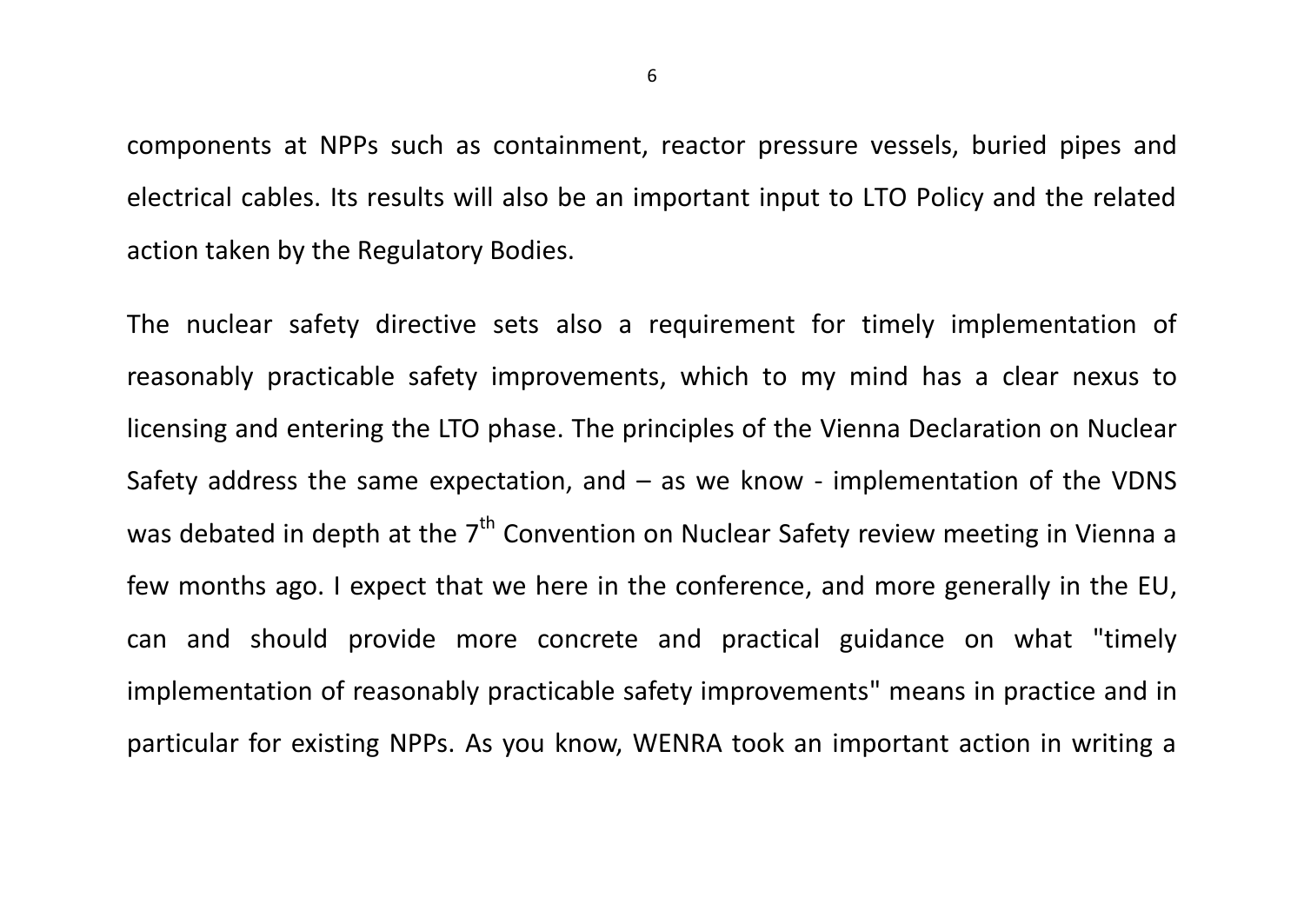paper which has been endorsed in its last Plenary session and discussed yesterday during the plenary of ENSREG. Now we need to define additional technical goals to be reached in order to quantify the enhancement of Nuclear safety on the existing fleet.

In the fourth and last session, we will discuss a new challenge we have faced with forged products used especially in nuclear pressurized equipment. Many of us are familiar with the recent events in France, which are two-fold – on one hand, the safety significance and management of carbon segregation phenomena in heavy forgings, and on the other hand falsified manufacturing documentation identified during the investigation of the carbon segregation issue. Regulators and industry have reacted, but I believe we need to think more proactively for the future: What do we need to do with manufacturing codes and standards to address carbon segregation? What about regulatory requirements and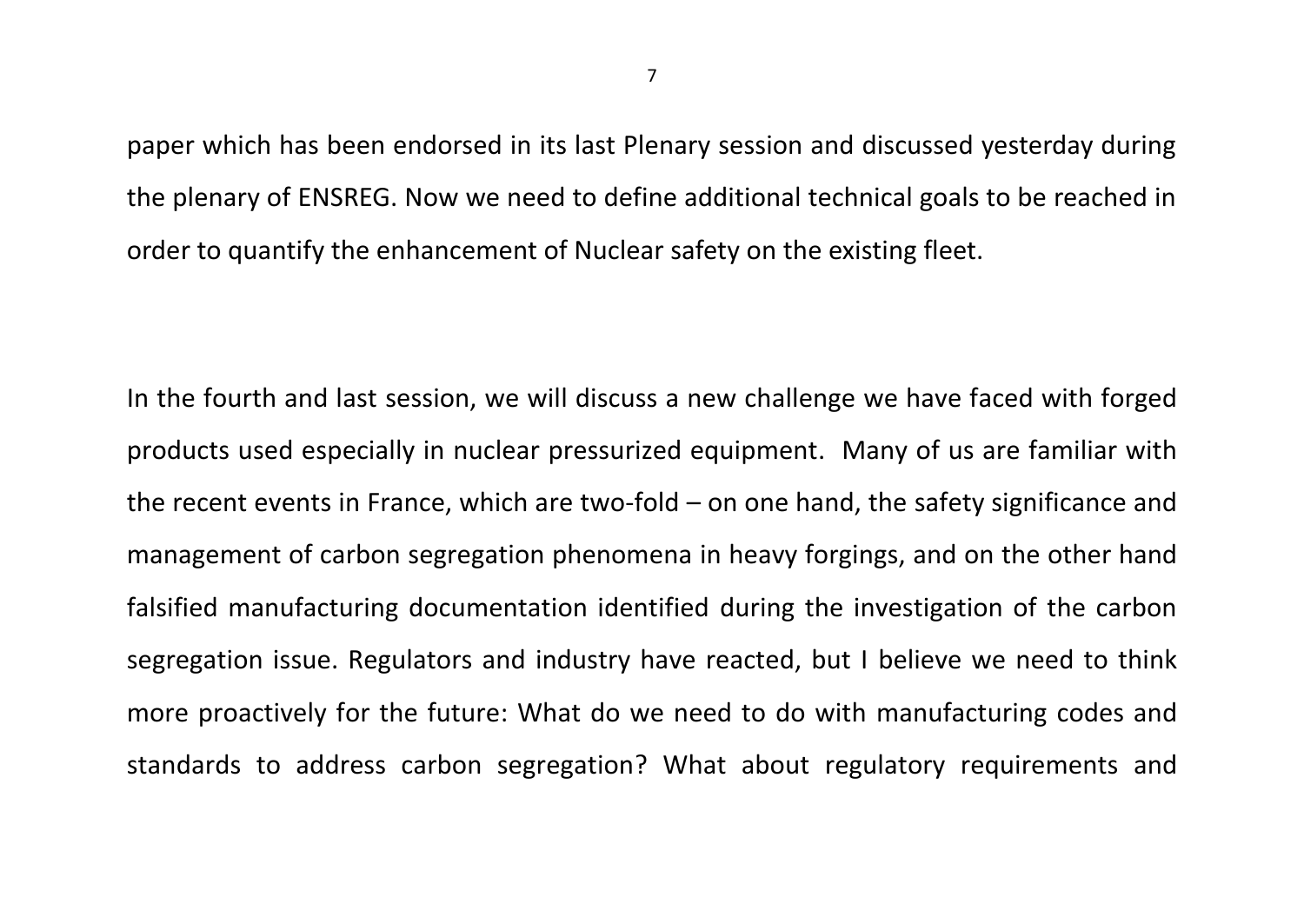supply chain oversight by both licensees and regulators to address issues of Counterfeit, Fraudulent, and Suspect Items? I am very pleased that we can benefit from the strong expertise of the French and US regulators on these issues, as well as from interesting and valuable benchmarking of aerospace, an industrial sector which had to face the CSFI issue a few years ago.

Colleagues, ladies and gentlemen,

My wish is to have a very constructive and fruitful debate on all these issues with the aim on ensuring and improving nuclear safety. I am sure the topics to be discussed during these 2 days will also be valuable inputs for the workprogram of ENSREG as well as for the European Commission.